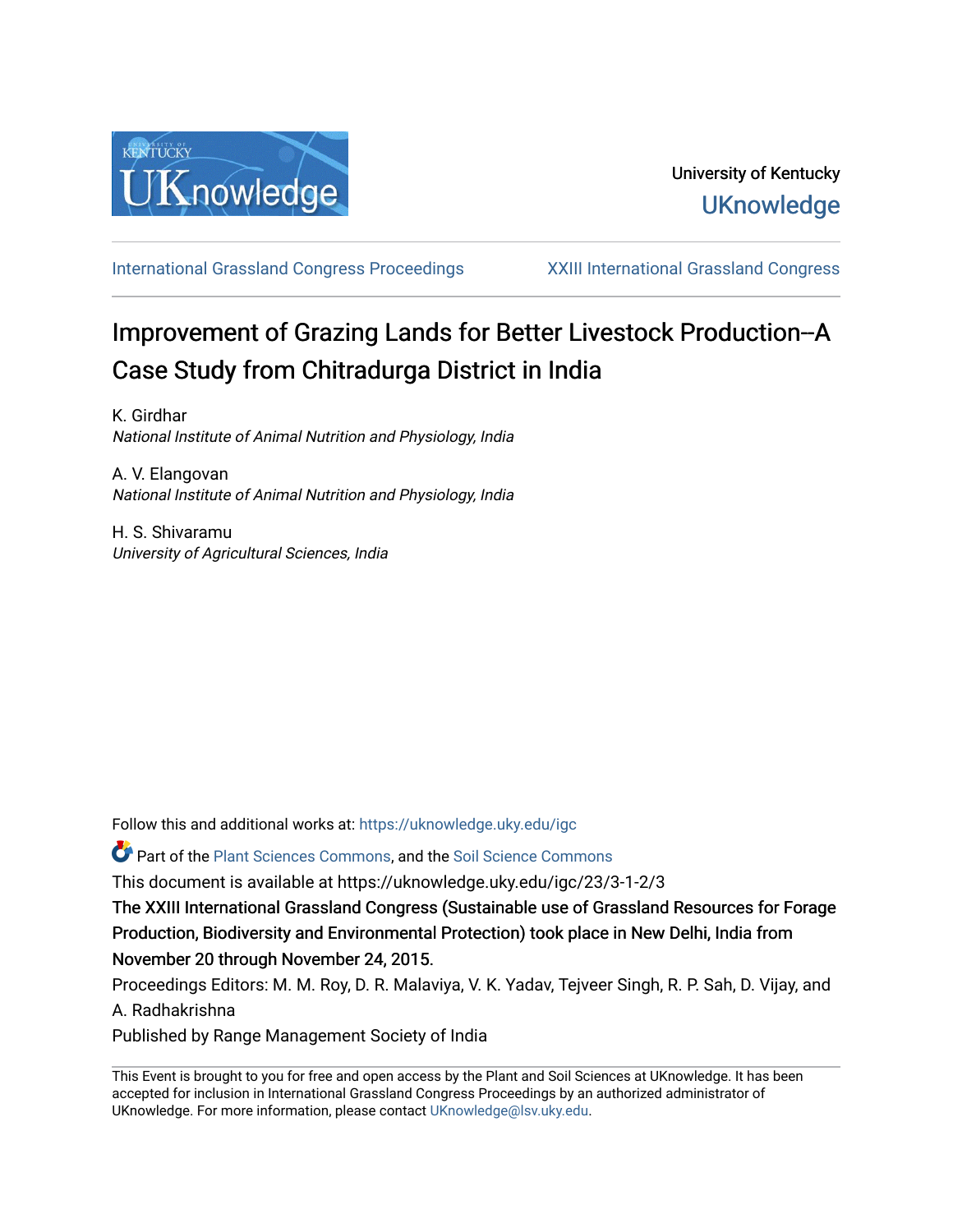Paper ID: 1203 Theme: 3. Sustainability of grasslands- social and policy issues Sub-theme: 3.1. Multi-stakeholder learning platforms for grassland management

## **Improvement of grazing lands for better livestock production - A case study from Chitradurga district in India**

## **K. Girdhar\* 1 , A.V. Elangovan<sup>1</sup> , H. S. Shivaramu<sup>2</sup>**

<sup>1</sup>National Institute of Animal Nutrition and Physiology, Bengaluru, India <sup>2</sup>University of Agricultural Sciences, Bangalore, India \*Corresponding author e-mail: girikanu@gmail.com

**Keywords:** Fodder trees, Grazing lands, Livestock production, Rehabilitation

### **Introduction**

Chitradurga is a highly drought prone district in the central dry zone of Karnataka, India, with a normal rainfall of 530 mm per annum. Over 85 per cent of cultivable area is rainfed and the livestock plays a vital role in rural income generation in this district. Improper management and overgrazing have resulted in most of the grazing resources declining to a poor, degraded condition. Regeneration of pasture land was vital in the villages due to three reasons - a) people's livelihood dependency on livestock was considerable b) small ruminants played a vital role for landless farmers and c) lack of adequate fodder was a prime factor for low livestock productivity. To improve the livelihood of livestock farmers, a few interventions were made under World Bank funded National Agricultural Innovation Project through consortium approach in 10 project villages. Frequent interactions were held with the local livestock farmers to discuss about the importance of increasing the fodder resources in the villages to improve the income and to sustain their livelihood. They realized the importance of fodder and came forward to take up cultivation of perennial fodders and also, for the revitalization of grazing lands, locally known as kavals. The primary survey in the villages indicated that about 90 to 96 per cent of the small ruminant holders are dependent on these common property grazing resources for the fodder needs. The High Level Panel of Experts on food security and nutrition, constituted by FAO, has emphasized the importance of extending appropriate technologies and inputs, providing the needed credit and ensuring assured and remunerative marketing opportunities to the smallholders (HLPE, 2013). Such measures are also essential for revitalizing the degraded grasslands in this region.

#### **Materials and Methods**

The seeds of *Stylosanthes hamata* were distributed for sowing in the degraded grazing lands at the beginning of monsoon season as this forage legume is a well established name for improving soil fertility through biological nitrogen fixation and in providing a better feed base for livestock production. Live-hedge fencing was done with trees like *Sesbania grandiflora*, *Melia dubia* and *Gliricidia sepium*. Field bunds were created to reduce erosion and to improve water retention. Rotational grazing was promoted. For reducing the pressure on grazing lands, the land owning dairy farmers were encouraged to grow perennial fodders like hybrid napier bajra, guinea grass and multicut jowar by distributing the root slips and seeds of Co FS-29 variety of jowar. Low cost manual chaff cutters were provided on cost sharing basis to ensure better utilization of limited green fodder resources. To tackle feed scarcity that was acute during the lean periods, silage making in plastic drums and bags was popularized among dairy farmers. A few sheep farmers having limited land holdings were provided with the seeds and technical knowledge to take up the block plantation of *Sesbania grandiflora* for increased supply of top feeds.

#### **Results and Discussion**

Proper implementation of all these measures helped in reducing the grazing pressure on grasslands. The biomass production from protected grazing lands ranged between 1.9 to 2.3 tons per hectare as compared to less than one ton in case of unprotected lands. Enhanced fodder supply from the grazing lands as well as fodder trees, and better animal husbandry practices improved meat production by over 2 kg per sheep per year. The overall impact of interventions on sheep farming was assessed by collecting the data from 146 households from the project villages. With a mean flock size of 30 sheep per family, the additional economic benefit was Rs.18,000 per household. Improved returns from livestock coupled with the active community participation shall ensure the grazing lands are maintained in a better condition and help the landless sheep farmers. This case study has shown that the rejuvenation of degraded grasslands will require the best strategies for transferring technologies developed in institutes to the field situation, using participative methods as suggested by Roy and Singh (2013).